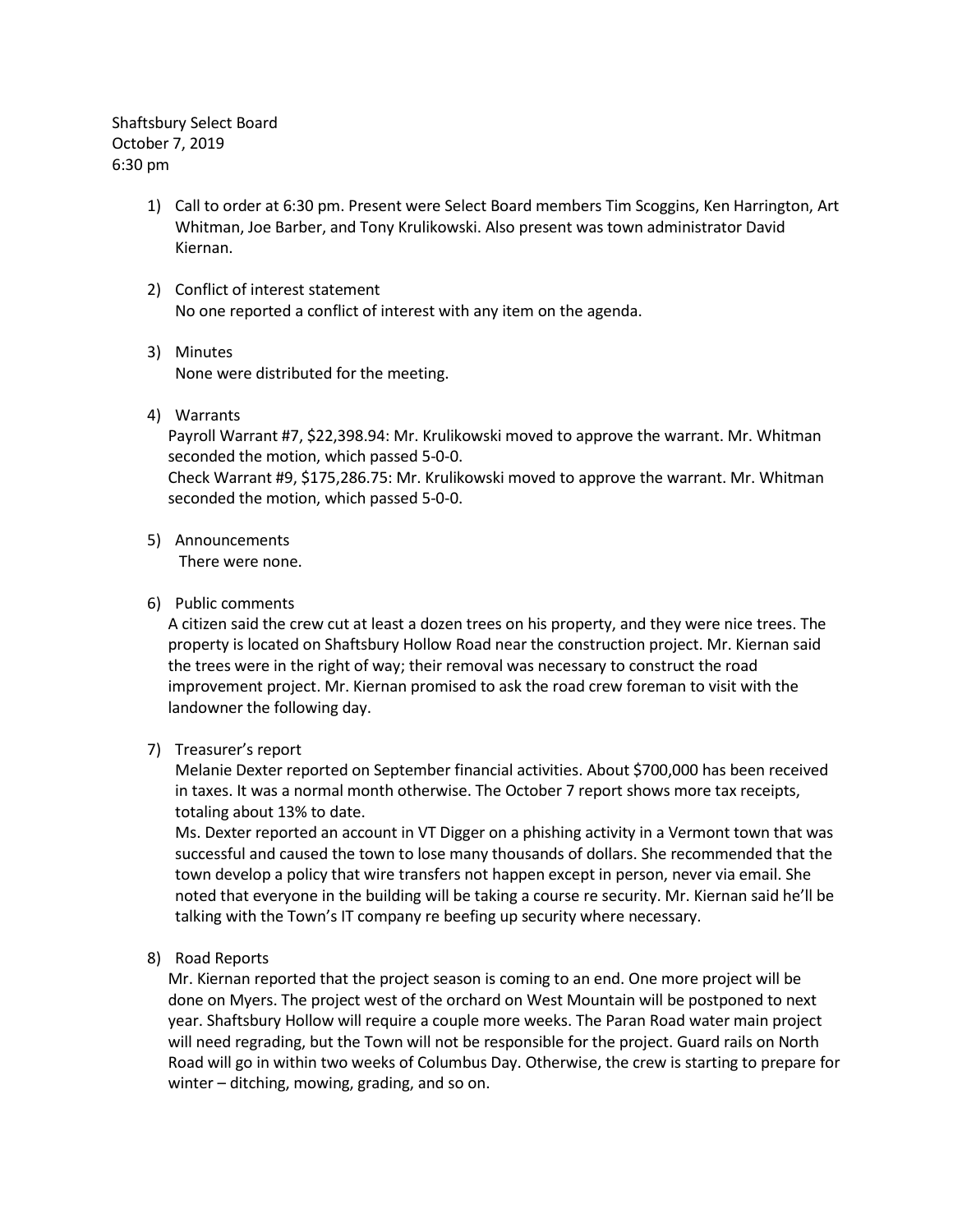Mr. Kiernan reported that Mr. Harrington and Mr. Yanotti recommend that the Town purchase a Chevy from Home Town/Ross Chevrolet for \$40,498, rather than a Dodge for about \$45,000. Mr. Harrington moved to purchase the said truck. Mr. Barber seconded the motion, which passed 5-0-0. Mr. Kiernan reminded listeners that the funds would come from the equipment fund.

## 9) Revised Shaftsbury Town Plan

Mr. Scoggins reported that the Planning Commission has produced a new plan, which was formally presented to the Select Board on Sept. 25. The Select Board must hold two hearings beginning no later than 30 days after that date. Mr. Scoggins suggested holding a special meeting on Monday Oct. 14 to address changes. He also recommended that the Board set the hearing dates for November 4 and December 2, during the regular Select Board meetings. Mr. Whitman asked whether the hearing would be separated from the Town Plan hearing. All agreed to keep them separate. Mr. Scoggins outlined the remaining noticing, review and approval schedule. Mr. Whitman moved to hold hearings on the new town plan on Nov. 4 and Dec. 2. Mr. Barber seconded the motion, which passed 5-0-0. The next meeting will be held Oct. 14 at 6:30 pm and will be devoted to the town plan.

## 10) Municipal Phone Service

Mr. Kiernan said the FD is serviced by 4 accounts, the Cole Hall users by 2 accounts, and the garage by one account. Service provider BCN has been problematic and has offered poor customer service. He wishes to consolidate all with Comcast. Although the price will be slightly higher in the first year, in years two and three savings will go up. The current cost is about \$7200.The Town owns all the equipment. The new contract would start Dec. 1.Mr. Krulikowski moved to transfer all our various phone and internet services to Comcast. Mr. Whitman seconded the motion, which passed 5-0-0.

## 11) Town Dog Ordinance

Mr. Kiernan has talked with various people, who have suggested 1) that we update the dog ordinance, 2) add in the sheriff as the enforcement agency, 3) add language regarding a sheriff visit; issuance of a summons; appearance before the judicial bureau; and applying a waiver fine. The cost could go up to more than one hundred dollars. Fifty or sixty families refuse to license their dogs. The re-write will be voted on at town meeting. The new contract with the sheriff will be separate from the town's usual contract with the sheriff. Mr. Kiernan said he wants the public to know that there will be consequences in the future.

## 12) Other Business

- Mr. Kiernan reported that it is time to renew the town insurance.
- The listers have reported an error or omission regarding Mr. Christopher Wright and Old First Church, which reduced the grand list by \$87,000. Mr. Whitman moved to approve the error and omission as described in the letter read by Mr. Kiernan. Mr. Krulikowski seconded the motion, which passed 5-0-0.
- Mr. Kiernan said two neighbors complained about Halloween night on Cleveland Ave. Mr. Barber said he loves it. Mr. Whitman moved to close down Cleveland Ave. for Halloween and hire three sheriffs for traffic control from 5pm to 9 pm. Mr. Krulikowski seconded the motion. The motion passed 5-0-0.
- Mr. Harrington commended the road crew on their work on North Road.